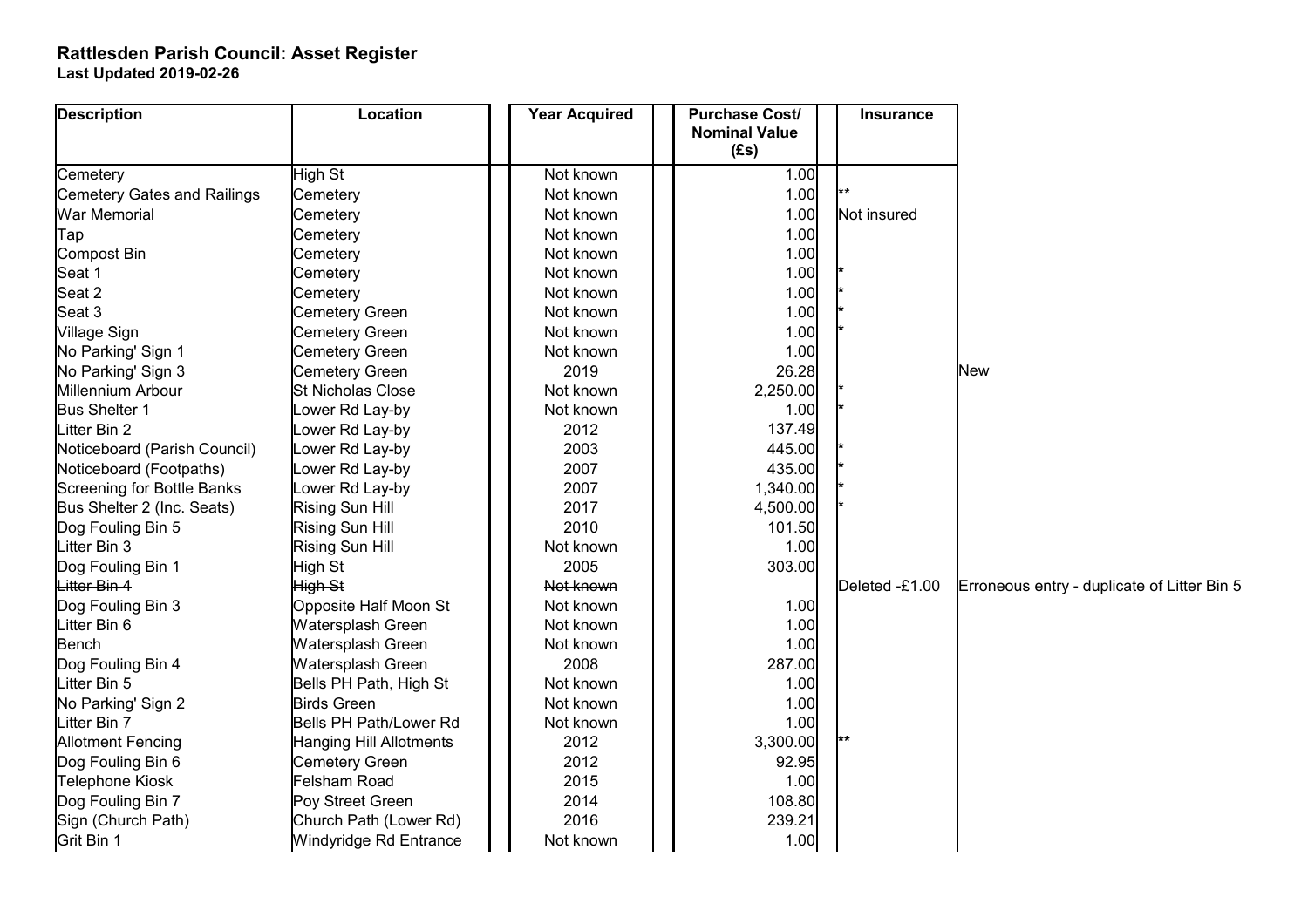| Grit Bin 2                      | Rising Sun Hill/Felsham Rd | 2016      | 80.40      |     |     |
|---------------------------------|----------------------------|-----------|------------|-----|-----|
| Grit Bin 3                      | Birds Green                | 2016      | 80.40      |     |     |
| Grit Bin 4                      | Watersplash Green          | 2016      | 80.40      |     |     |
| Grit Bin 5                      | Woolpit Hill/Stowmarket Rd | 2016      | 80.40      |     |     |
| Grit Bin 6                      | Poy Street Green Junction  | 2017      | 71.73      |     |     |
| Grit Bin 7                      | Brettenham Road            | 2017      | 71.73      |     |     |
| Grit Bin 8                      | Stowmarket Road            | 2017      | 71.73      |     |     |
| External Hard Drive (1)         | Clerk's Home               | 2017      | 52.01      |     |     |
| External Hard Drive (2)         | Chairman's Home            | 2017      | 52.01      |     |     |
| <b>Cemetery Extension</b>       | Cemetery                   | 2016      | 16,422.59  |     |     |
| Defibrillator                   | Village Hall               | 2017      | 2,538.00   | *** |     |
| Dog Fouling Bin 8 (Inc. Fixing) | Top Road                   | 2017      | 140.69     |     |     |
| HP Laptop + Case + Mouse        | Clerk's Home               | 2017      | 272.48     |     |     |
| MS Office 2010 (For Laptop)     | Clerk's Home               | 2017      | 37.00      |     |     |
| WinZip 21.5 Pro (For Laptop)    | Clerk's Home               | 2017      | 43.40      |     |     |
| Dog Fouling Bin 2               | Playing Field, Birds Green | 2019      | 145.52     |     |     |
| Cemetery Sign                   | Cemetery                   | 2019      | 541.93     |     | New |
| Kerbing                         | <b>Birds Green</b>         | 2019      | 620.00     |     | New |
| Litter Bin 8                    | Playing Field, Birds Green | 2019      | 87.90      |     | New |
| Dog Fouling Bin 9               | Playing Field, Birds Green | 2019      | 125.52     |     | New |
| <b>Memorial Plaque</b>          | Cemetery                   | 2019      | 523.87     |     | New |
| Kerbing                         | Cemetery Green             | 2020      | 4,082.00   |     | New |
| lCommon Land                    |                            |           |            |     |     |
| CL79                            | Cemetery Green             | Not known | 1.00       |     |     |
| CL80                            | Birds Green                | Not known | 1.00       |     |     |
| CL81                            | Lay-by - Lower Rd          | Not known | 1.00       |     |     |
| CL82                            | Land - Buxhall Rd/Poy St   | Not known | 1.00       |     |     |
| CL83                            | Land - Baby Lane           | Not known | 1.00       |     |     |
| CL86                            | Watersplash Green          | Not known | 1.00       |     |     |
|                                 |                            |           |            |     |     |
|                                 |                            |           | £39,813.94 |     |     |

## **Insurance 2019-2020 Assets Added**

\*Street Furniture: £14,627.45 No Parking' Sign 3 - Cemetery Green: £26.28 \*\*Gates and Fences: £9,789.14 Cemetery Sign: £484.11 + £57.82 installation =  $+£541.93$ \*\*\*Defibrillator: £5,000.00 Kerbing - Birds Green: £620.00 Litter Bin 8 - Playing Field, Birds Green: £48.90 + £39.00 installation = +£87.90 Dog Fouling Bin 9 - Playing Field, Birds Green: £86.52 + £39.00 installation = +£125.52 Memorial Plaque - Cemetery: £369.12 + £99.75 replacement block + £55.00 installation (£30.00 + £25.00) = +£523.87 Kerbing - Cemetery Green: £4,082.00 **Additons amount to £6,007.50**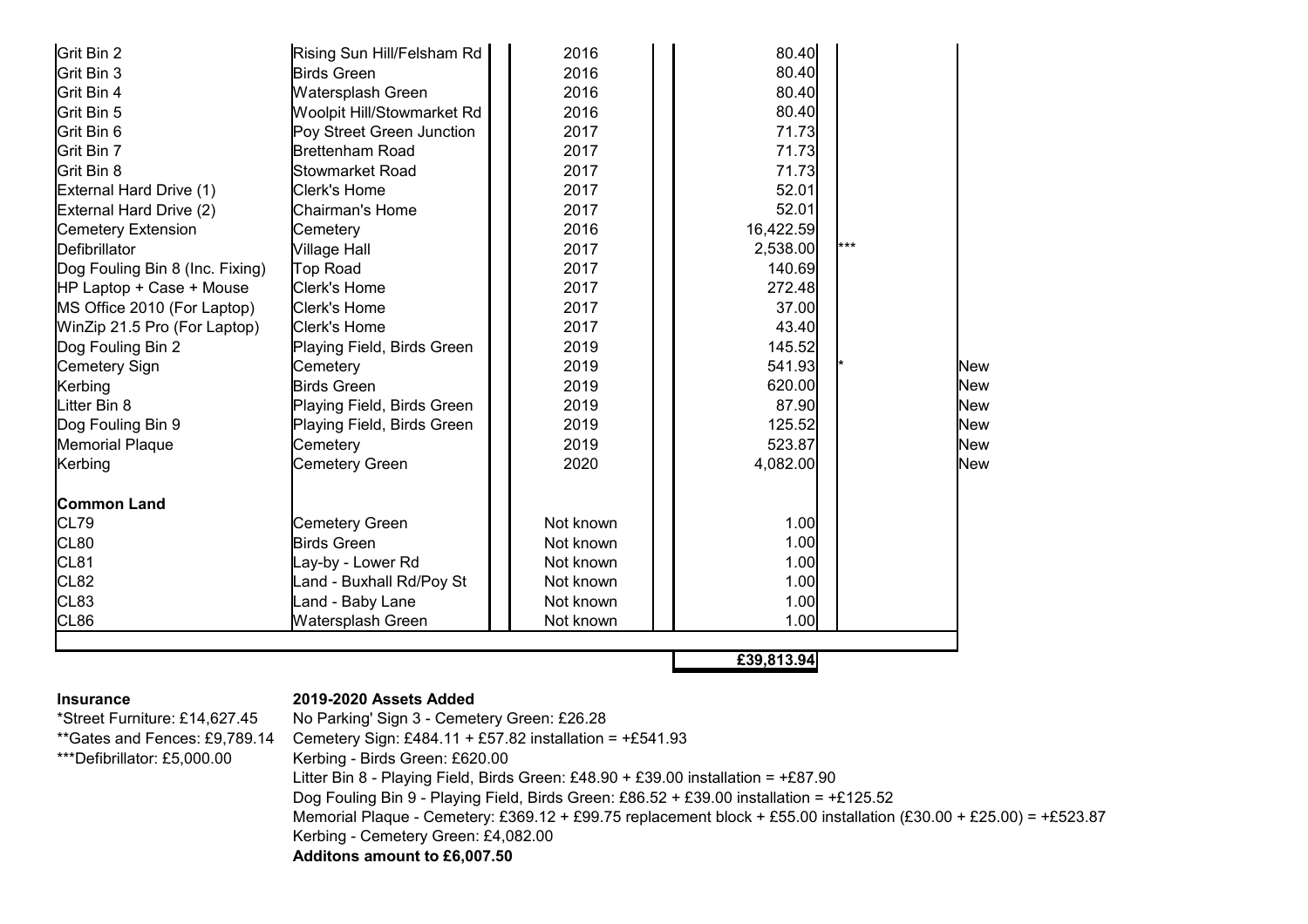**NB: Assets in 2018-2019 amounted to £33,807.44.**